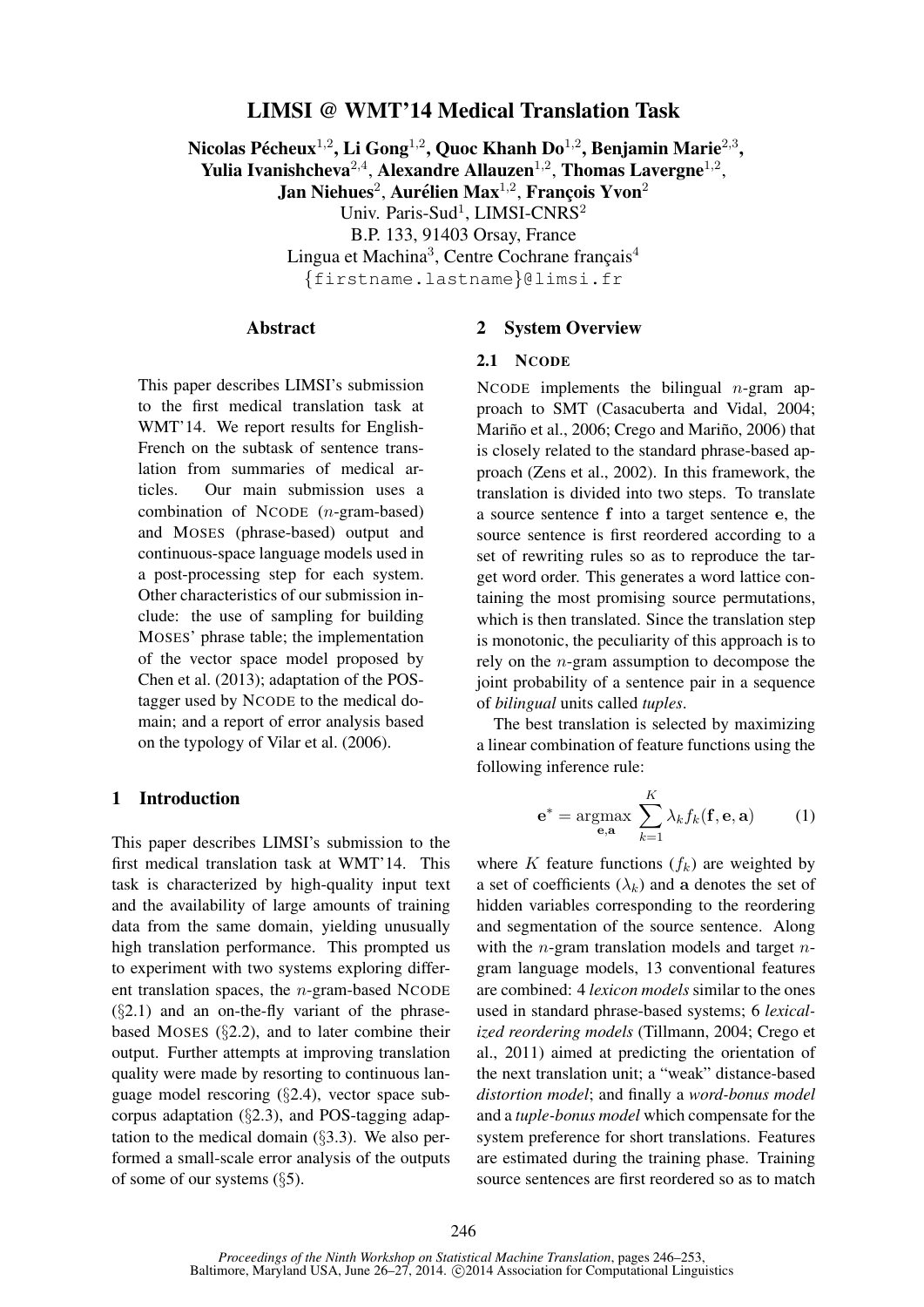the target word order by unfolding the word alignments (Crego and Mariño, 2006). Tuples are then extracted in such a way that a unique segmentation of the bilingual corpus is achieved (Mariño et al., 2006) and  $n$ -gram translation models are then estimated over the training corpus composed of tuple sequences made of surface forms or POS tags. Reordering rules are automatically learned during the unfolding procedure and are built using partof-speech (POS), rather than surface word forms, to increase their generalization power (Crego and Mariño, 2006).

### 2.2 On-the-fly System (OTF)

We develop an alternative approach implementing an on-the-fly estimation of the parameter of a standard phrase-based model as in (Le et al., 2012b), also adding an inverse translation model. Given an input source file, it is possible to compute only those statistics which are required to translate the phrases it contains. As in previous works on on-the-fly model estimation for SMT (Callison-Burch et al., 2005; Lopez, 2008), we first build a suffix array for the source corpus. Only a limited number of translation examples, selected by deterministic random sampling, are then used by traversing the suffix array appropriately. A coherent translation probability (Lopez, 2008) (which also takes into account examples where translation extraction failed) is then estimated. As we cannot compute exactly an inverse translation probability (because sampling is performed independently for each source phrase), we resort to the following approximation:

$$
p(\bar{f}|\bar{e}) = \min\left(1.0, \frac{p(\bar{e}|\bar{f}) \times freq(\bar{f})}{freq(\bar{e})}\right) \quad (2)
$$

where the  $freq(\cdot)$  is the number of occurrences of the given phrase in the whole corpus, and the numerator  $p(\bar{e}|\bar{f}) \times freq(\bar{f})$  represents the predicted joint count of  $\bar{f}$  and  $\bar{e}$ . The other models in this system are the same as in the default configuration of MOSES.

### 2.3 Vector Space Model (VSM)

We used the vector space model (VSM) of Chen et al. (2013) to perform domain adaptation. In this approach, each phrase pair  $(f, \bar{e})$  present in the phrase table is represented by a C-dimensional vector of TF-IDF scores, one for each sub-corpus, where C represents the number of sub-corpora

(see Table 1). Each component  $w_c(\bar{f}, \bar{e})$  is a standard TF-IDF weight of each phrase pair for the  $c^{\text{th}}$  sub-corpus. TF( $\bar{f}$ ,  $\bar{e}$ ) is the raw joint count of  $(\bar{f}, \bar{e})$  in the sub-corpus; the IDF $(\bar{\bar{f}}, \bar{e})$  is the inverse document frequency across all sub-corpora.

A similar C-dimensional representation of the development set is computed as follows: we first perform word alignment and phrase pairs extraction. For each extracted phrase pair, we compute its TF-IDF vector and finally combine all vectors to obtain the vector for the develompent set:

$$
w_c^{dev} = \sum_{j=0}^{J} \sum_{k=0}^{K} count_{dev}(\bar{f}_j, \bar{e}_k) w_c(\bar{f}_j, \bar{e}_k) \quad (3)
$$

where  $J$  and  $K$  are the total numbers of source and target phrases extracted from the development data, respectively, and  $count_{dev}(\bar{f}_j, \bar{e}_k)$  is the joint count of phrase pairs  $(\bar{f}_j, \bar{e}_k)$  found in the development set. The similarity score between each phrase pair's vector and the development set vector is added into the phrase table as a VSM feature. We also replace the joint count with the marginal count of the source/target phrase to compute an alternative average representation for the development set, thus adding two VSM additional features.

#### 2.4 SOUL

Neural networks, working on top of conventional  $n$ -gram back-off language models, have been introduced in (Bengio et al., 2003; Schwenk et al., 2006) as a potential means to improve discrete language models. As for our submitted translation systems to WMT'12 and WMT'13 (Le et al., 2012b; Allauzen et al., 2013), we take advantage of the recent proposal of (Le et al., 2011). Using a specific neural network architecture, the *Structured OUtput Layer* (SOUL), it becomes possible to estimate  $n$ -gram models that use large vocabulary, thereby making the training of large neural network language models feasible both for target language models and translation models (Le et al., 2012a). Moreover, the peculiar parameterization of continuous models allows us to consider longer dependencies than the one used by conventional *n*-gram models (e.g.  $n = 10$  instead of  $n = 4$ ).

Additionally, continuous models can also be easily and efficiently adapted as in (Lavergne et al., 2011). Starting from a previously trained SOUL model, only a few more training epochs are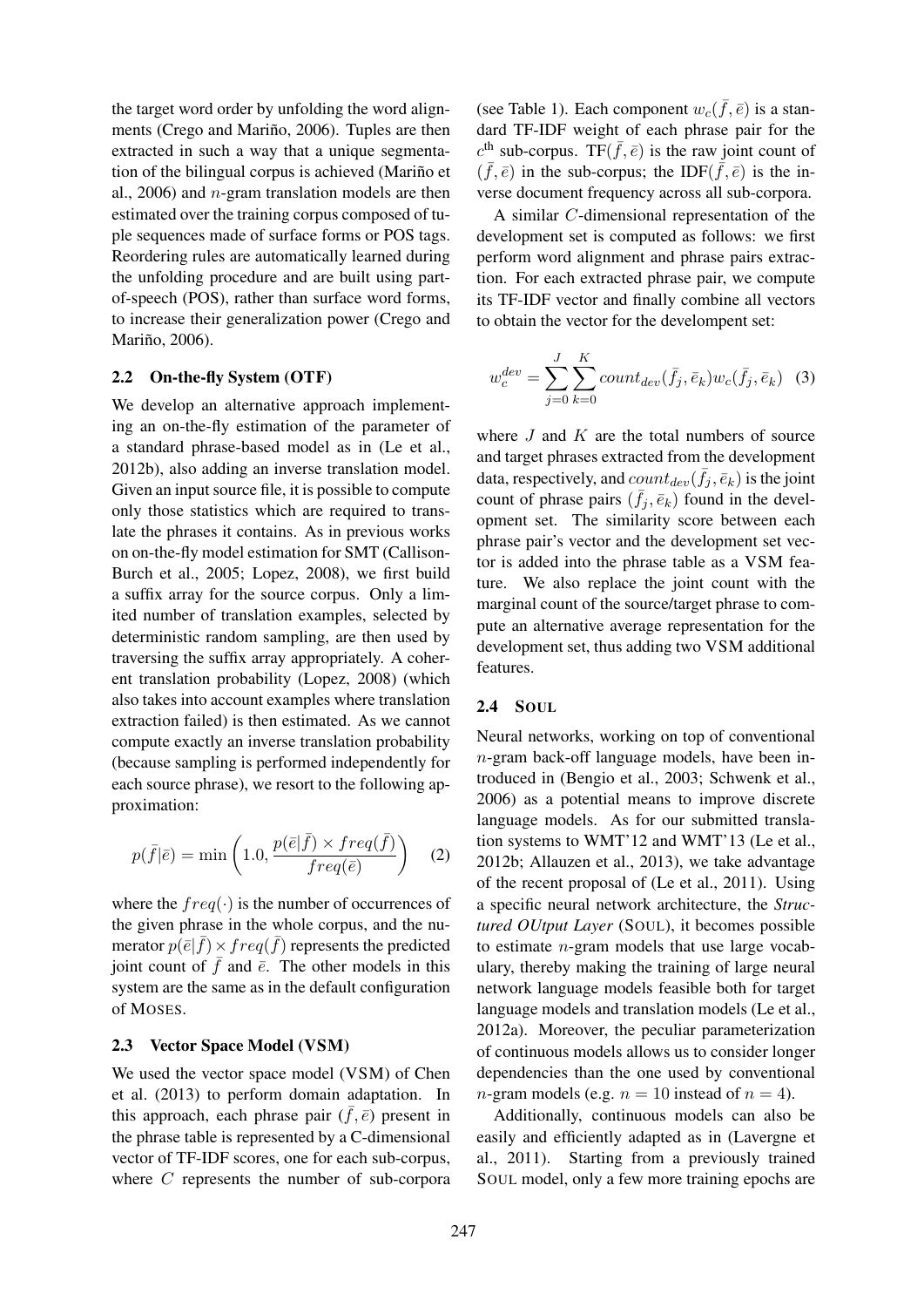|               | Corpus                | Sentences | Tokens (en-fr) | Description      | wrd-lm | pos-lm         |
|---------------|-----------------------|-----------|----------------|------------------|--------|----------------|
|               | COPPA                 | 454 246   | $10-12M$       |                  | $-3$   | $-15$          |
|               | <b>EMEA</b>           | 324 189   | $6-7M$         |                  | 26     | -1             |
|               | PATTR-ABSTRACTS       | 634616    | $20 - 24M$     |                  | 22     | 21             |
| in-domain     | PATTR-CLAIMS          | 888725    | 32-36M         |                  | 6      | $\overline{c}$ |
|               | PATTR-TITLES          | 385829    | $3-4M$         |                  | 4      | $-17$          |
|               | <b>UMLS</b>           | 2166612   | 8-8M           | term dictionary  | -7     | $-22$          |
|               | WIKIPEDIA             | 8421      | $17-18k$       | short titles     | $-5$   | $-13$          |
|               | <b>NEWSCOMMENTARY</b> | 171277    | $4-5M$         |                  | 6      | 16             |
| out-of-domain | EUROPARL              | 1982937   | 54-60M         |                  | $-7$   | $-33$          |
|               | GIGA                  | 9625480   | 260-319M       |                  | 27     | 52             |
| all parallel  | all                   | 17M       | 397-475M       | concatenation    | 33     | 69             |
|               | medical-data          |           | -146M          |                  | 69     |                |
| target-lm     | wmt13-data            |           | $-2.536M$      |                  | 49     |                |
| devel/test    | <b>DEVEL</b>          | 500       | $10-12k$       | khresmoi-summary |        |                |
|               | <b>LMTEST</b>         | 3000      | $61-69k$       | see Section 3.4  |        |                |
|               | NEWSTEST12            | 3003      | $73 - 82k$     | from WMT'12      |        |                |
|               | TEST                  | 1 000     | $21 - 26k$     | khresmoi-summary |        |                |

Table 1: Parallel corpora used in this work, along with the number of sentences and the number of English and French tokens, respectively. Weights  $(\lambda_k)$  from our best NCODE configuration are indicated for each sub-corpora's bilingual word language model (wrd-lm) and POS factor language model (pos-lm).

needed on a new corpus in order to adapt the parameters to the new domain.

### 3 Data and Systems Preparation

## 3.1 Corpora

We use all the available (constrained) medical data extracted using the scripts provided by the organizers. This resulted in 7 sub-corpora from the medical domain with distinctive features. As outof-domain data, we reuse the data processed for WMT'13 (Allauzen et al., 2013).

For pre-processing of medical data, we closely followed (Allauzen et al., 2013) so as to be able to directly integrate existing translation and language models, using in-house text processing tools for tokenization and detokenization steps (Déchelotte et al., 2008). All systems are built using a "true case" scheme, but sentences fully capitalized (plentiful especially in PATTR-TITLES) are previously lowercased. Duplicate sentence pairs are removed, yielding a sentence reduction up to 70% for EMEA. Table 1 summarizes the data used along with some statistics after the cleaning and pre-processing steps.

#### 3.2 Language Models

A medical-domain 4-gram language model is built by concatenating the target side of the paral-

lel data and all the available monolingual data<sup>1</sup>, with modified Kneser-Ney smoothing (Kneser and Ney, 1995; Chen and Goodman, 1996), using the SRILM (Stolcke, 2002) and KENLM (Heafield, 2011) toolkits. Although more similar to term-toterm dictionaries, UMLS and WIKIPEDIA proved better to be included in the language model. The large out-of-domain language model used for WMT'13 (Allauzen et al., 2013) is additionaly used (see Table 1).

#### 3.3 Part-of-Speech Tagging

Medical data exhibit many peculiarities, including different syntactic constructions and a specific vocabulary. As standard POS-taggers are known not to perform very well for this type of texts, we use a specific model trained on the Penn Treebank and on medical data from the MedPost project (Smith et al., 2004). We use Wapiti (Lavergne et al., 2010), a state-of-the-art CRF implementation, with a standard feature set. Adaptation is performed as in (Chelba and Acero, 2004) using the out-of-domain model as a prior when training the in-domain model on medical data. On a medical test set, this adaptation leads to a 8 point reduction of the error rate. A standard model is used for WMT'13 data. For the French side, due to the lack of annotaded data for the medical domain, corpora are tagged using the TreeTagger (Schmid, 1994).

<sup>&</sup>lt;sup>1</sup>Attempting include one language model per sub-corpora yielded a significant drop in performance.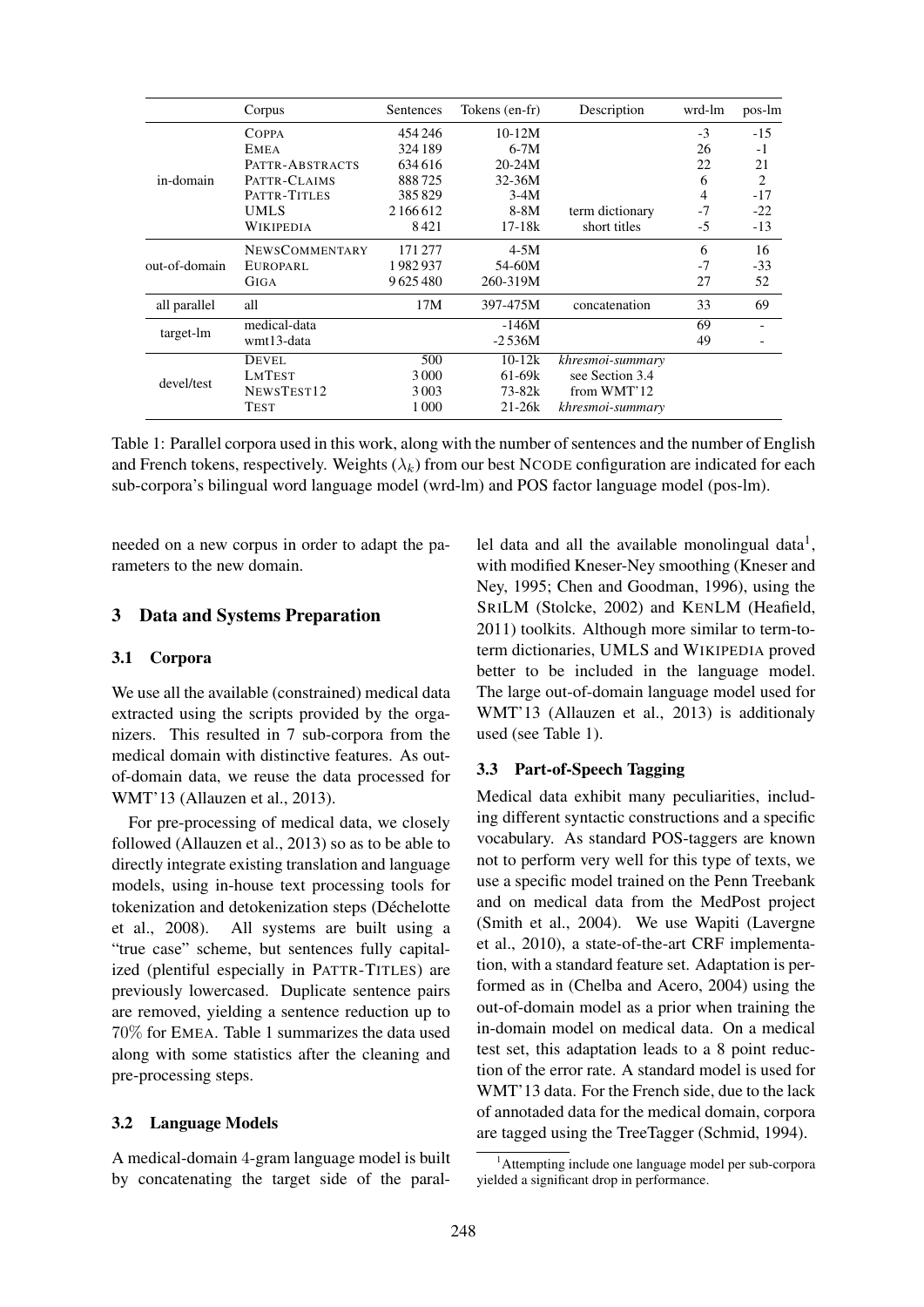## 3.4 Proxy Test Set

For this first edition of a Medical Translation Task, only a very small development set was made available (DEVEL in Table 1). This made both system design and tuning challenging. In fact, with such a small development set, conventional tuning methods are known to be very unstable and prone to overfitting, and it would be suboptimal to select a configuration based on results on the development set only.<sup>2</sup> To circumvent this, we artificially created our own internal test set by randomly selecting 3 000 sentences out from the 30 000 sentences from PATTR-ABSTRACTS having the lowest perplexity according to 3-gram language models trained on both sides of the DEVEL set. This test set, denoted by LMTEST, is however highly biaised, especially because of the high redundancy in PATTR-ABSTRACTS, and should be used with great care when tuning or comparing systems.

## 3.5 Systems

NCODE We use NCODE with default settings, 3 gram bilingual translation models on words and 4 gram bilingual translation factor models on POS, for each included corpora (see Table 1) and for the concatenation of them all.

OTF When using our OTF system, all indomain and out-of-domain data are concatenated, respectively. For both corpora, we use a maximum random sampling size of 1 000 examples and a maximum phrase length of 15. However, all sub-corpora but  $GIGA<sup>3</sup>$  are used to compute the vectors for VSM features. Decoding is done with  $Moses<sup>4</sup>$  (Koehn et al., 2007).

SOUL Given the computational cost of computing n-gram probabilities with neural network models, we resort to a reranking approach. In the following experiments, we use 10-gram SOUL models to rescore 1 000-best lists. SOUL models provide *five* new features: a target language model score and four translation scores (Le et al., 2012a).

We reused the SOUL models trained for our participation to WMT'12 (Le et al., 2012b). Moreover, target language models are adapted by running 6 more epochs on the new medical data.

System Combination As NCODE and OTF differ in many aspects and make different errors, we use system combination techniques to take advantage of their complementarity. This is done by reranking the concatenation of the 1 000-best lists of both systems. For each hypothesis within this list, we use two global features, corresponding either to the score computed by the corresponding system or 0 otherwise. We then learn reranking weights using Minimum Error Rate Training (MERT) (Och, 2003) on the development set for this combined list, using only these two features (SysComb-2). In an alternative configuration, we use the two systems without the SOUL rescoring, and add instead the five SOUL scores as features in the system combination reranking (SysComb-7).

Evaluation Metrics All BLEU scores (Papineni et al., 2002) are computed using cased multi-bleu with our internal tokenization. Reported results correspond to the average and standard deviation across 3 optimization runs to better account for the optimizer variance (Clark et al., 2011).

### 4 Experiments

#### 4.1 Tuning Optimization Method

MERT is usually used to optimize Equation 1. However, with up to 42 features when using SOUL, this method is known to become very sensitive to local minima. Table 2 compares MERT, a batch variant of the Margin Infused Relaxation Algorithm (MIRA) (Cherry and Foster, 2012) and PRO (Hopkins and May, 2011) when tuning an NCODE system. MIRA slightly outperforms PRO on DEVEL, but seems prone to overfitting. However this was not possible to detect before the release of the test set (TEST), and so we use MIRA in all our experiments.

|             | <b>DEVEL</b>  | <b>TEST</b>  |
|-------------|---------------|--------------|
| <b>MERT</b> | $47.0 + 0.4$  | $44.1 + 0.8$ |
| MIR A       | $47.9_{+0.0}$ | $44.8 + 0.1$ |
| <b>PRO</b>  | $47.1 + 0.1$  | $45.1 + 0.1$ |

Table 2: Impact of the optimization method during the tuning process on BLEU score, for a baseline NCODE system.

 $2$ This issue is traditionally solved in Machine Learning by folded cross-validation, an approach that would be too prohibitive to use here.

<sup>&</sup>lt;sup>3</sup>The GIGA corpus is actually very varied in content.

<sup>4</sup>http://www.statmt.org/moses/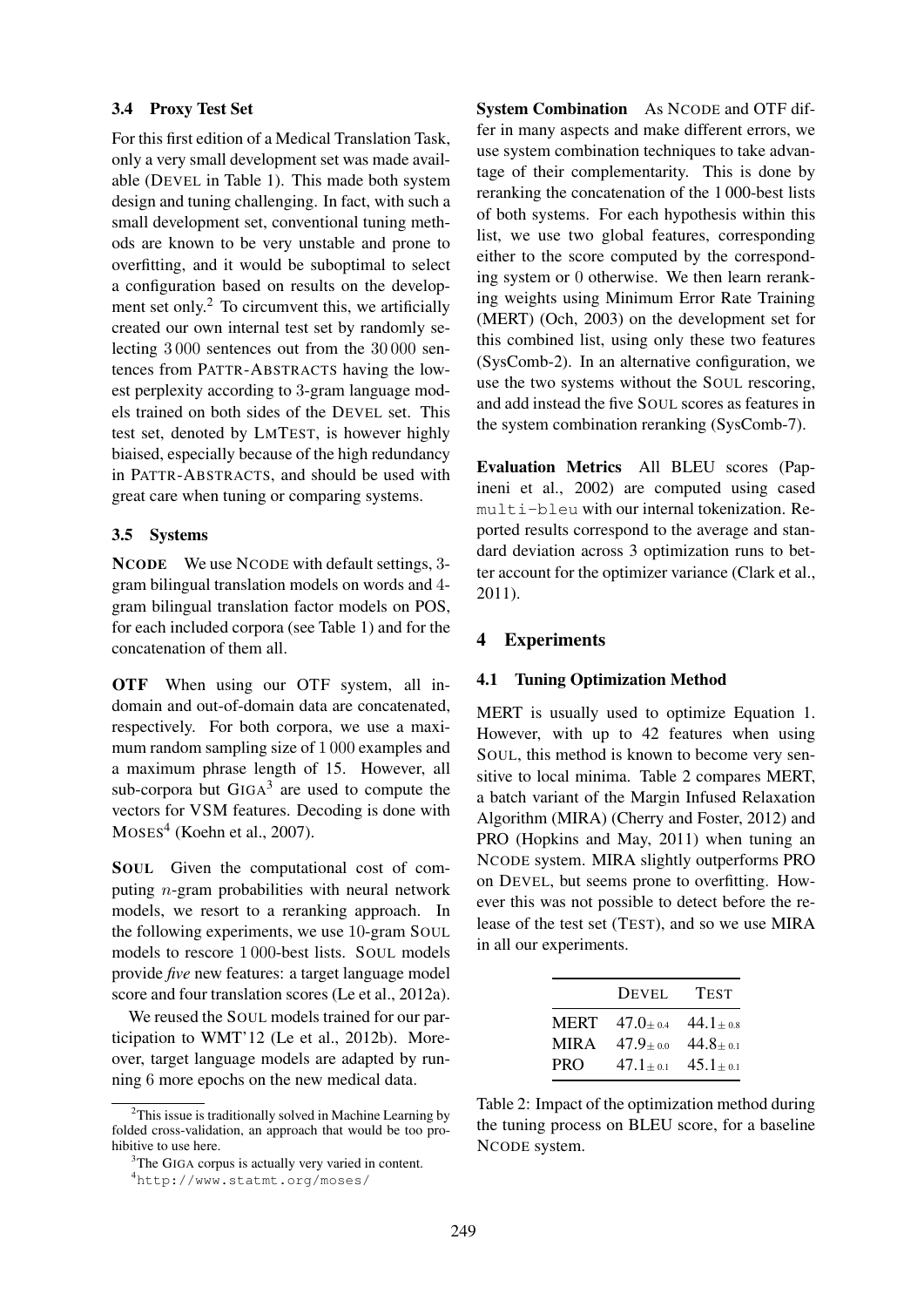#### 4.2 Importance of the Data Sources

Table 3 shows that using the out-of-domain data from WMT'13 yields better scores than only using the provided medical data only. Moreover, combining both data sources drastically boosts performance. Table 1 displays the weights  $(\lambda_k)$  given by NCODE to the different sub-corpora bilingual language models. Three corpora seems particulary useful: EMEA, PATTR-ABSTRACTS and GIGA. Note that several models are given a negative weight, but removing them from the model surprisingly results in a drop of performance.

|         | DEVEL        | <b>TEST</b>      |
|---------|--------------|------------------|
| medical | $42.2 + 0.1$ | $39.6 + 0.1$     |
| WMT'13  | $43.0 + 0.1$ | $41.0 + a$       |
| both    | $48.3 + 0.1$ | $45.4_{\pm 0.0}$ |

Table 3: BLEU scores obtained by NCODE trained on medical data only, WMT'13 data only, or both.

## 4.3 Part-of-Speech Tagging

Using the specialized POS-tagging models for medical data described in Section 3.3 instead of a standart POS-tagger, a 0.5 BLEU points increase is observed. Table 4 suggests that a better POS tagging quality is mainly beneficial to the reordering mechanism in NCODE, in contrast with the POS-POS factor models included as features.

|      | Reordering Factor model DEVEL |                                   | <b>TEST</b> |
|------|-------------------------------|-----------------------------------|-------------|
| std  | std                           | $47.9_{\pm 0.0}$ $44.8_{\pm 0.1}$ |             |
| std  | spec                          | $47.9_{\pm 0.1}$ $45.0_{\pm 0.1}$ |             |
| spec | std                           | $48.4_{\pm 0.1}$ $45.3_{\pm 0.1}$ |             |
| spec | spec                          | $48.3 \pm 0.1$ $45.4 \pm 0.0$     |             |

Table 4: BLEU results when using a standard POS tagging (std) or our medical adapted specialized method (spec), either for the reordering rule mechanism (Reordering) or for the POS-POS bilingual language models features (Factor model).

## 4.4 Development and Proxy Test Sets

In Table 5, we assess the importance of domain adaptation via tuning on the development set used and investigate the benefits of our internal test set.

Best scores are obtained when using the provided development set in the tuning process. Us-

| DEVEL.         | LMTEST                      | NEWSTEST <sub>12</sub>      | <b>TEST</b>      |
|----------------|-----------------------------|-----------------------------|------------------|
| $48.3 \pm 0.1$ | $46.8 + 0.1$                | $26.2 + 0.1$                | $45.4_{\pm 0.0}$ |
| $41.8 \pm 0.2$ | $48.9{\scriptstyle \pm0.1}$ | $18.5 + 0.1$                | $40.1 + 0.1$     |
| $39.8 + 0.1$   | $37.4 + 0.2$                | $29.0{\scriptstyle \pm0.1}$ | $39.0 + 0.3$     |

Table 5: Influence of the choice of the development set when using our baseline NCODE system. Each row corresponds to the choice of a development set used in the tuning process, indicated by a surrounded BLEU score.

Table 6: Contrast of our two main systems and their combination, when adding SOUL language (LM) and translation (TM) models. Stars indicate an adapted LM. BLEU results for the best run on the development set are reported.

|                               | DEVEL | <b>TEST</b> |
|-------------------------------|-------|-------------|
| <b>NCODE</b>                  | 48.5  | 45.2        |
| + Soul LM                     | 49.4  | 45.7        |
| + SOUL LM*                    | 49.8  | 45.9        |
| $+$ SOUL LM $+$ TM            | 50.1  | 47.0        |
| $+$ Soul LM <sup>*</sup> + TM | 50.1  | 47.0        |
| <b>OTF</b>                    | 46.6  | 42.5        |
| + VSM                         | 46.9  | 42.8        |
| + SOUL LM                     | 48.6  | 44.0        |
| $+$ Soul LM*                  | 48.4  | 44.2        |
| $+$ SOUL LM $+$ TM            | 49.6  | 44.8        |
| $+$ SOUL LM <sup>*</sup> + TM | 49.7  | 44.9        |
| SysComb-2                     | 50.5  | 46.6        |
| SysComb-7                     | 50.7  | 46.5        |

ing NEWSTEST12 as development set unsurprisingly leads to poor results, as no domain adaptation is carried out. However, using LMTEST does not result in much better TEST score. We also note a positive correlation between DEVEL and TEST. From the first three columns, we decided to use the DEVEL data set as development set for our submission, which is *a posteriori* the right choice.

### 4.5 NCODE vs. OTF

Table 6 contrasts our different approaches. Preliminary experiments suggest that OTF is a comparable but cheaper alternative to a full MOSES system.<sup>5</sup> We find a large difference in performance,

 ${}^{5}$ A control experiment for a full MOSES system (using a single phrase table) yielded a BLEU score of 45.9 on DEVEL and 43.2 on TEST, and took 3 more days to complete.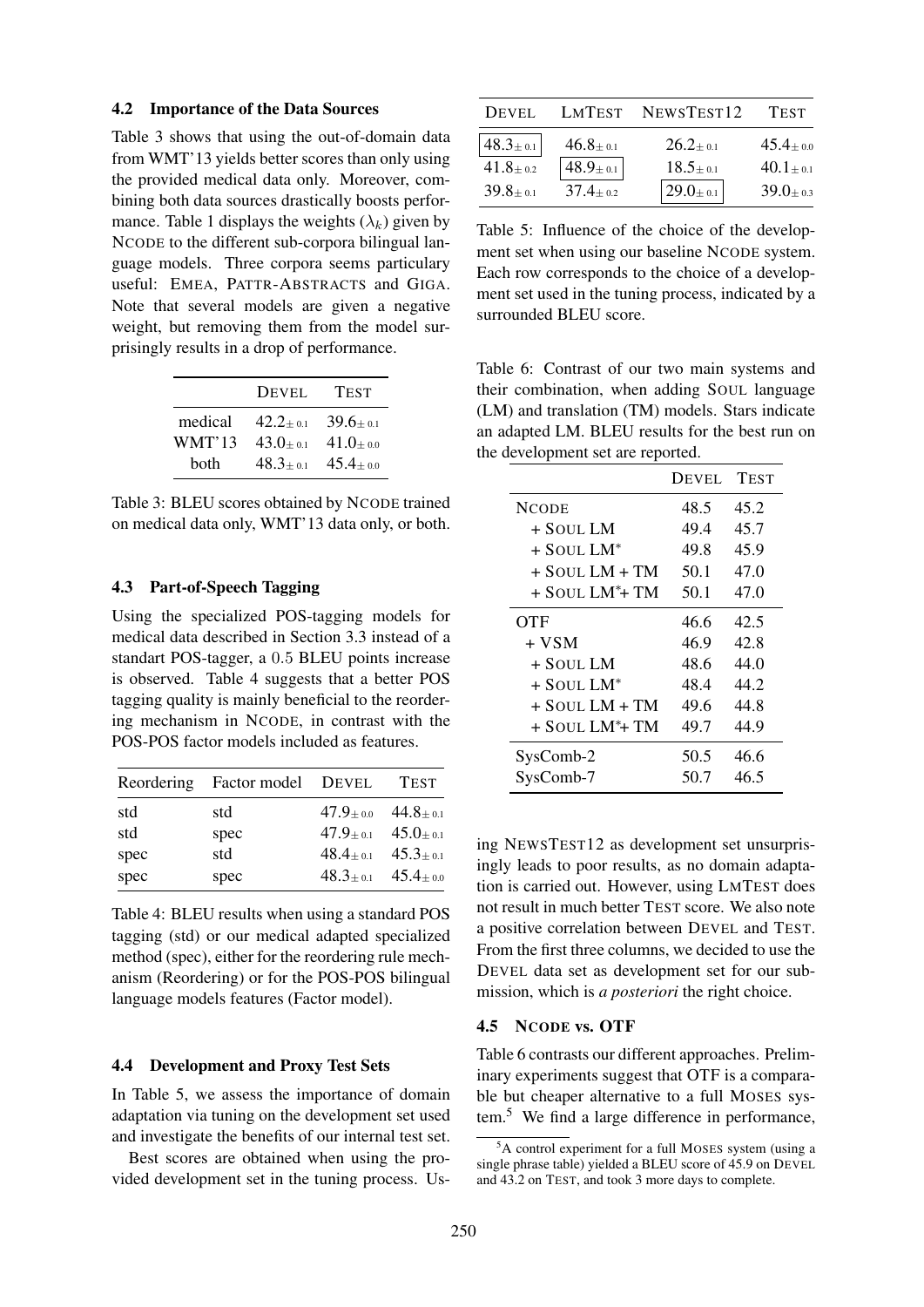|                               | missing<br>extra |  | incorrect |                                                                 |     |      | unknown |       |   |                  |        |
|-------------------------------|------------------|--|-----------|-----------------------------------------------------------------|-----|------|---------|-------|---|------------------|--------|
|                               |                  |  |           | word content filler disamb. form style term order word term all |     |      |         |       |   |                  |        |
| syscomb $4 \t 13 \t 20 \t 47$ |                  |  |           |                                                                 |     | 62 8 |         | 18 21 |   | $1 \t 11 \t 205$ |        |
| $OTF+VSM+SOUT$ 4              |                  |  |           | 44                                                              | 82. | 6.   | 20      | 42    | 3 |                  | 12 248 |

Table 7: Results for manual error analysis following (Vilar et al., 2006) for the first 100 test sentences.

NCODE outperforming OTF by 2.8 BLEU points on the TEST set. VSM does not yield any significant improvement, contrarily to the work of Chen et al. (2013); it may be the case all individual subcorpus are equally good (or bad) at approximating the stylistic preferences of the TEST set.

### 4.6 Integrating SOUL

Table 6 shows the substantial impact of adding SOUL models for both baseline systems. With only the SOUL LM, improvements on the test set range from 0.5 BLEU points for NCODE system to 1.2 points for the OTF system. The adaptation of SOUL LM with the medical data brings an additional improvement of about 0.2 BLEU points.

Adding all SOUL translation models yield an improvement of 1.8 BLEU points for NCODE and of 2.4 BLEU points with the OTF system using VSM models. However, the SOUL adaptation step has then only a modest impact. In future work, we plan to also adapt the translation models in order to increase the benefit of using in-domain data.

#### 4.7 System Combination

Table 6 shows that performing the system combination allows a gain up to 0.6 BLEU points on the DEVEL set. However this gain does not transfer to the TEST set, where instead a drop of 0.5 BLEU is observed. The system combination using SOUL scores showed the best result over all of our other systems on the DEVEL set, so we chose this (*a posteriori* sub-obtimal) configuration as our main system submission.

Our system combination strategy chose for DE-VEL about 50% hypotheses among those produced by NCODE and 25% hypotheses from OTF, the remainder been common to both systems. As expected, the system combination prefers hypotheses coming from the best system. We can observe nearly the same distribution for TEST.

### 5 Error Analysis

The high level of scores for automatic metrics encouraged us to perform a detailed, small-scale

analysis of our system output, using the error types proposed by Vilar et al. (2006). A single annotator analyzed the output of our main submission, as well as our OTF variant. Results are in Table 7.

Looking at the most important types of errors, assuming the translation hypotheses were to be used for rapid assimilation of the text content, we find a moderate number of unknown terms and incorrectly translated terms. The most frequent error types include missing fillers, incorrect disambiguation, form and order, which all have some significant impact on automatic metrics. Comparing more specifically the two systems used in this small-scale study, we find that our combination (which reused more than 70% of hypotheses from NCODE) mostly improves over the OTF variant on the choice of correct word form and word order. We may attribute this in part to a more efficient reordering strategy that better exploits POS tags.

# 6 Conclusion

In this paper, we have demonstrated a successful approach that makes use of two flexible translation systems, an  $n$ -gram system and an on-the-fly phrase-based model, in a new medical translation task, through various approaches to perform domain adaptation. When combined with continuous language models, which yield additional gains of up to 2 BLEU points, moderate to high-quality translations are obtained, as confirmed by a finegrained error analysis. The most challenging part of the task was undoubtedly the lack on an internal test to guide system development. Another interesting negative result lies in the absence of success for our configuration of the vector space model of Chen et al. (2013) for adaptation. Lastly, a more careful integration of medical terminology, as provided by the UMLS, proved necessary.

### 7 Acknowledgements

We would like to thank Guillaume Wisniewski and the anonymous reviewers for their helpful comments and suggestions.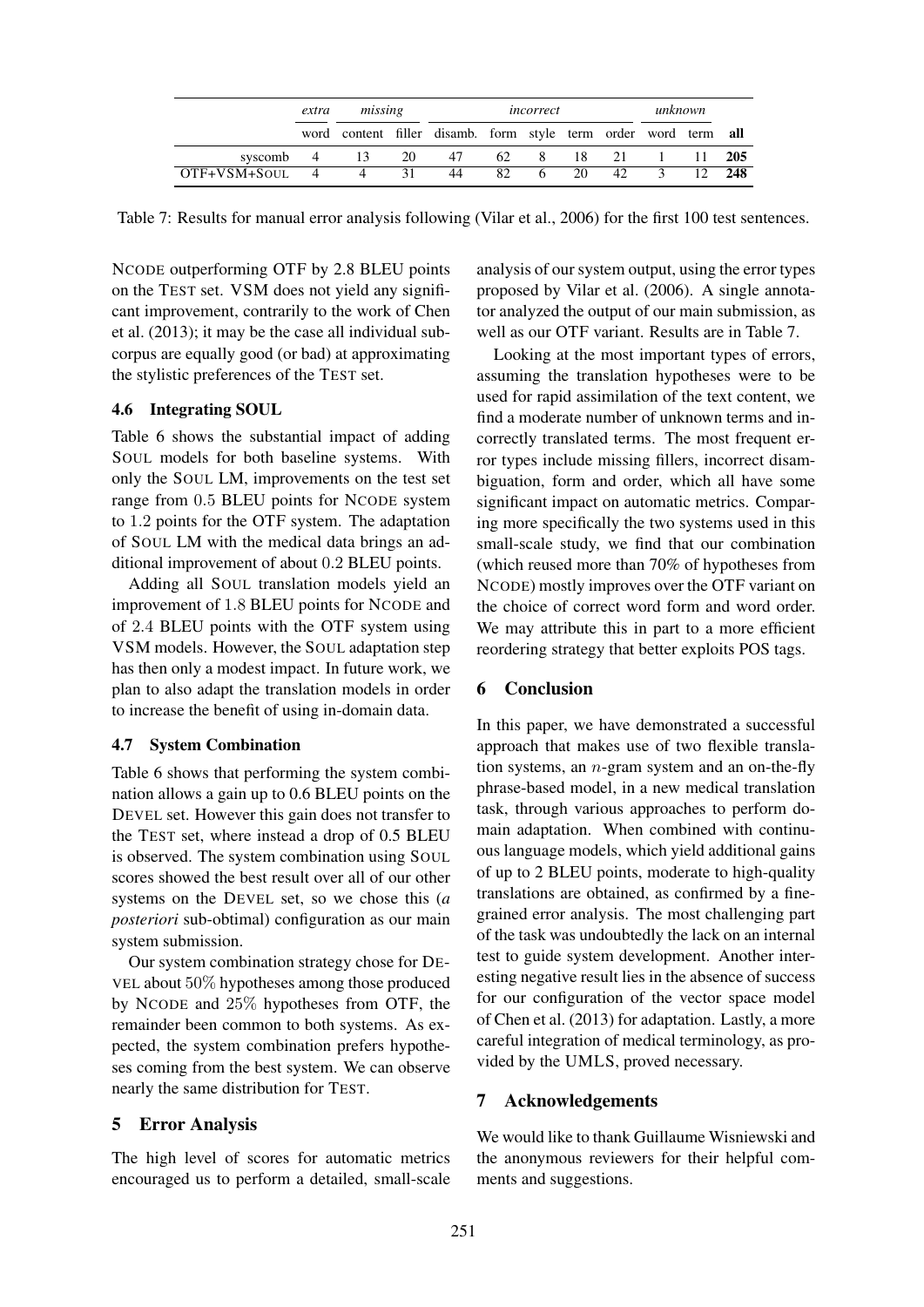#### References

- Alexandre Allauzen, Nicolas Pécheux, Quoc Khanh Do, Marco Dinarelli, Thomas Lavergne, Aurélien Max, Hai-son Le, and François Yvon. 2013. LIMSI @ WMT13. In *Proceedings of the Workshkop on Statistical Machine Translation*, pages 62–69, Sofia, Bulgaria.
- Yoshua Bengio, Rejean Ducharme, Pascal Vincent, and ´ Christian Jauvin. 2003. A neural probabilistic language model. *Journal of Machine Learning Research*, 3(6):1137–1155.
- Chris Callison-Burch, Colin Bannard, and Josh Schroeder. 2005. Scaling phrase-based statistical machine translation to larger corpora and longer phrases. In *Proceedings of ACL*, Ann Arbor, USA.
- Francesco Casacuberta and Enrique Vidal. 2004. Machine translation with inferred stochastic finite-state transducers. *Computational Linguistics*, 30(3):205– 225.
- Ciprian Chelba and Alex Acero. 2004. Adaptation of maximum entropy classifier: Little data can help a lot. In *Proceedings of the Conference on Empirical Methods in Natural Language Processing (EMNLP)*, Barcelona, Spain.
- Stanley F. Chen and Joshua T. Goodman. 1996. An empirical study of smoothing techniques for language modeling. In *Proceedings of the 34th Annual Meeting of the Association for Computational Linguistics (ACL)*, pages 310–318, Santa Cruz, NM.
- Boxing Chen, Roland Kuhn, and George Foster. 2013. Vector space model for adaptation in statistical machine translation. In *Proceedings of ACL*, Sofia, Bulgaria.
- Colin Cherry and George Foster. 2012. Batch tuning strategies for statistical machine translation. In *Proceedings of the 2012 Conference of the North American Chapter of the Association for Computational Linguistics: Human Language Technologies*, pages 427–436. Association for Computational Linguistics.
- Jonathan H Clark, Chris Dyer, Alon Lavie, and Noah A Smith. 2011. Better Hypothesis Testing for Statistical Machine Translation : Controlling for Optimizer Instability. In *Better Hypothesis Testing for Statistical Machine Translation : Controlling for Optimizer Instability*, pages 176–181, Portland, Oregon.
- Josep M. Crego and José B. Mariño. 2006. Improving statistical MT by coupling reordering and decoding. *Machine Translation*, 20(3):199–215.
- Josep M. Crego, François Yvon, and José B. Mariño. 2011. N-code: an open-source bilingual N-gram SMT toolkit. *Prague Bulletin of Mathematical Linguistics*, 96:49–58.
- Daniel Déchelotte, Gilles Adda, Alexandre Allauzen, Olivier Galibert, Jean-Luc Gauvain, Hélène Maynard, and François Yvon. 2008. LIMSI's statistical translation systems for WMT'08. In *Proc. of the NAACL-HTL Statistical Machine Translation Workshop*, Columbus, Ohio.
- Kenneth Heafield. 2011. KenLM: Faster and Smaller Language Model Queries. In *Proceedings of the Sixth Workshop on Statistical Machine Translation*, pages 187–197, Edinburgh, Scotland, July. Association for Computational Linguistics.
- Mark Hopkins and Jonathan May. 2011. Tuning as ranking. In *Proceedings of the Conference on Empirical Methods in Natural Language Processing*, EMNLP '11, pages 1352–1362, Stroudsburg, PA, USA. Association for Computational Linguistics.
- Reinhard Kneser and Herman Ney. 1995. Improved backing-off for m-gram language modeling. In *Proceedings of the International Conference on Acoustics, Speech, and Signal Processing, ICASSP'95*, pages 181–184, Detroit, MI.
- Philipp Koehn, Hieu Hoang, Alexandra Birch, Chris Callison-Burch, Marcello Federico, Nicola Bertoldi, Brooke Cowan, Wade Shen, Christine Moran, Richard Zens, Chris Dyer, Ondrej Bojar, Alexandra Constantin, and Evan Herbst. 2007. Moses: Open source toolkit for statistical machine translation. In *Proceedings of the 45th Annual Meeting of the Association for Computational Linguistics Companion Volume Proceedings of the Demo and Poster Sessions*, pages 177–180, Prague, Czech Republic, June. Association for Computational Linguistics.
- Thomas Lavergne, Olivier Cappé, and François Yvon. 2010. Practical very large scale CRFs. In *Proceedings the 48th Annual Meeting of the Association for Computational Linguistics (ACL)*, pages 504–513. Association for Computational Linguistics, July.
- Thomas Lavergne, Hai-Son Le, Alexandre Allauzen, and François Yvon. 2011. LIMSI's experiments in domain adaptation for IWSLT11. In Mei-Yuh Hwang and Sebastian Stüker, editors, *Proceedings of the heigth International Workshop on Spoken Language Translation (IWSLT)*, San Francisco, CA.
- Hai-Son Le, Ilya Oparin, Alexandre Allauzen, Jean-Luc Gauvain, and Francois Yvon. 2011. Structured output layer neural network language model. In *Proceedings of ICASSP*, pages 5524–5527.
- Hai-Son Le, Alexandre Allauzen, and François Yvon. 2012a. Continuous space translation models with neural networks. In *Proceedings of the 2012 conference of the north american chapter of the association for computational linguistics: Human language technologies*, pages 39–48, Montréal, Canada, June. Association for Computational Linguistics.
- Hai-Son Le, Thomas Lavergne, Alexandre Allauzen, Marianna Apidianaki, Li Gong, Aurélien